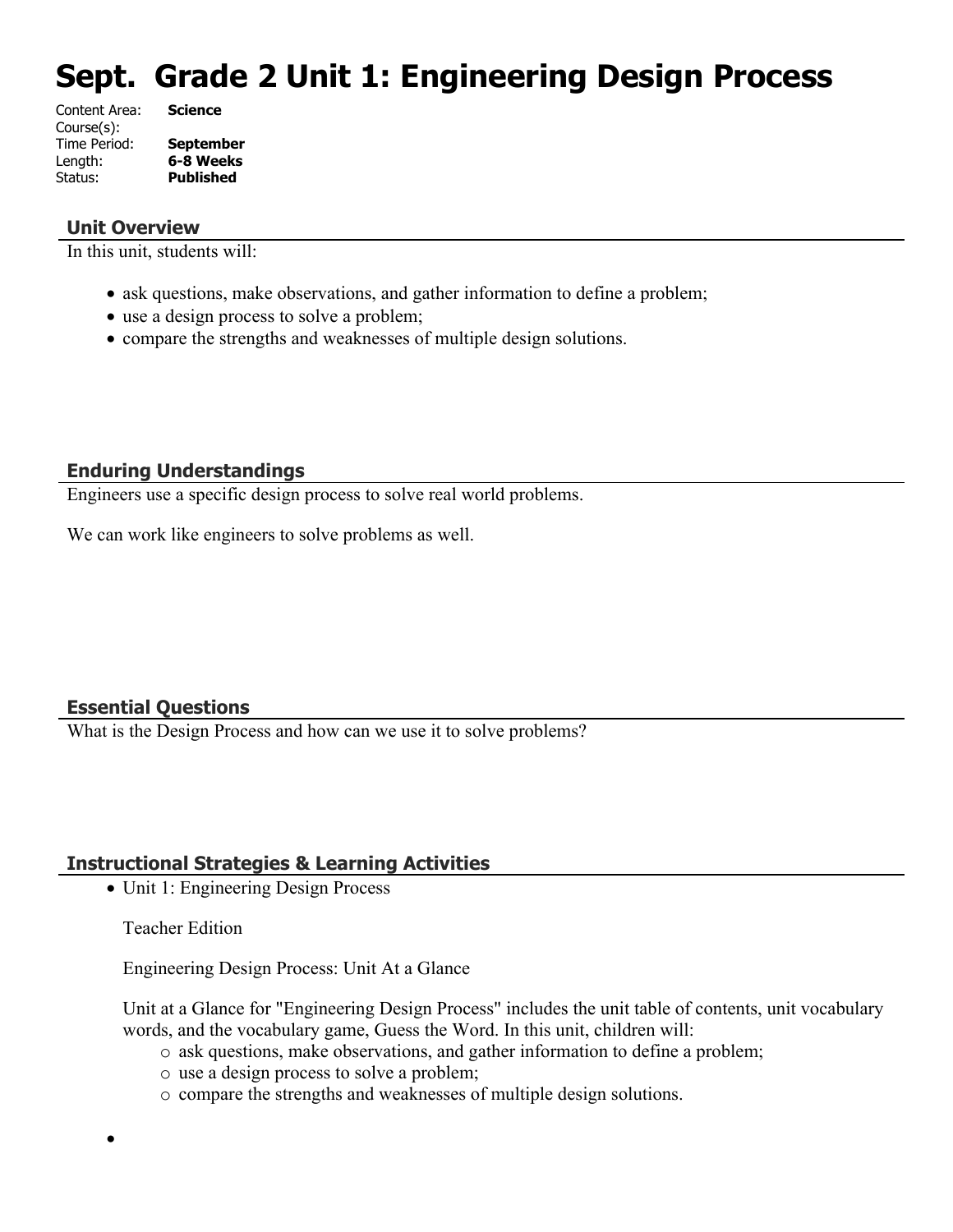Teacher Edition

Engineering Design Process: 3D Unit Planning

Planning resources are available for each lesson and hands-on activity in the unit "Engineering Design Process."

 $\bullet$ 

Unit 1: Engineering Design Process

Student Edition

Engineering Design Process: Unit Opener

The Unit Opener for "Engineering Design Process" introduces the unit project, Runaway Wagon. During this unit project, children will:

- o Use a design process to define and solve a problem.
- o Construct an argument using evidence to support a claim.

 $\bullet$ 

Unit 1: Engineering Design Process

Teacher Edition

Engineering Design Process: Connecting with NGSS

These opportunities for informal science learning provide local context and extend and enhance concepts from the unit "Engineering Design Process."

 $\bullet$ 

Unit 1: Engineering Design Process

Home Letter

Engineering Design Process: Home Letter

This is the home letter for the unit "Engineering Design Process."

 $\bullet$ 

Unit 1: Engineering Design Process

Assessment Guide

Engineering Design Process: Unit Pretest

The Unit Pretest for "Engineering Design Process" focuses on prerequisite knowledge. The test is composed primarily of DOK 1 items that evaluate student preparedness for the upcoming content.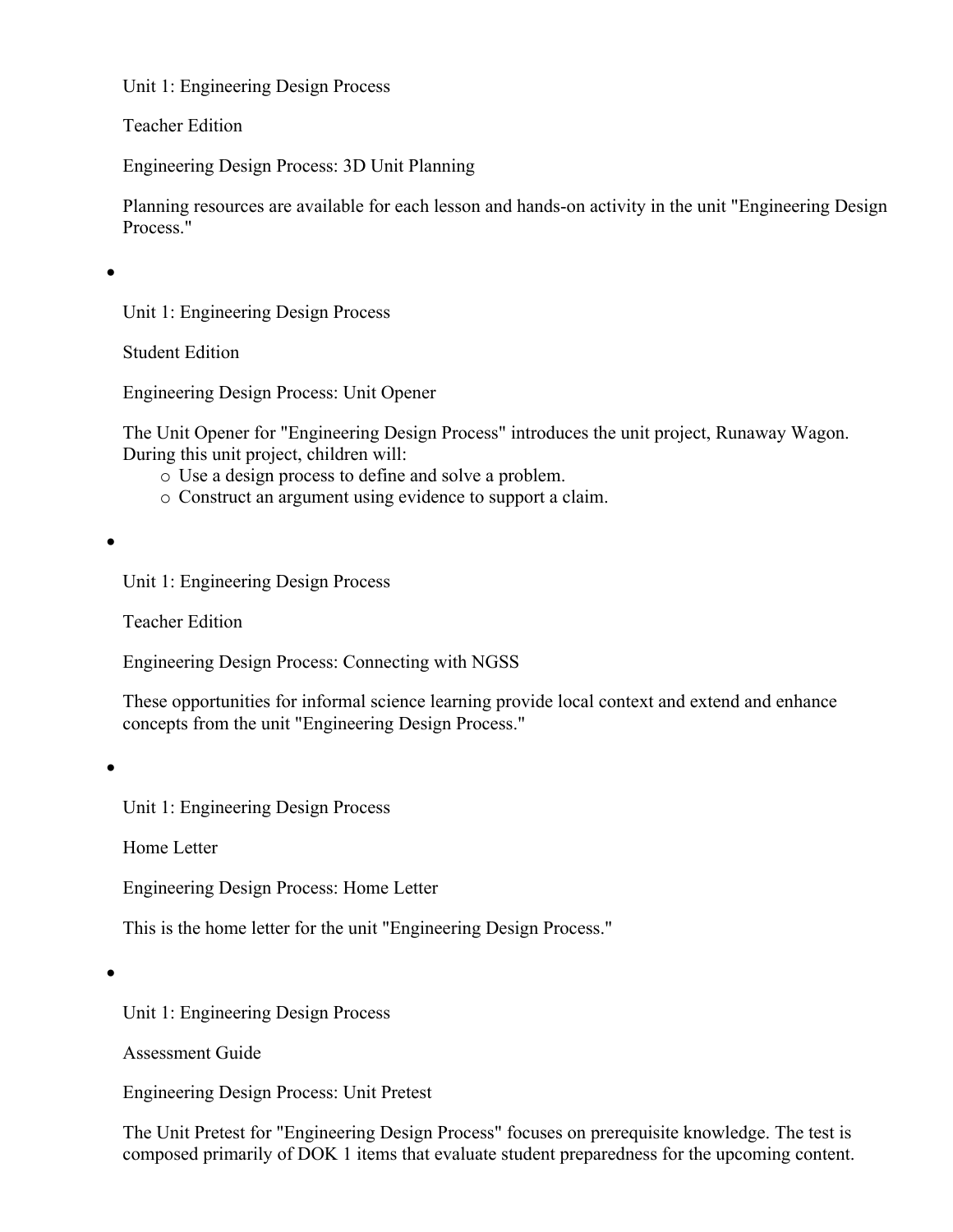Assessment Guide

Engineering Design Process: Unit Test

The Unit Test for "Engineering Design Process" assesses students' ability to apply knowledge to solve problems and explain phenomena in relation to the Performance Expectations associated with the unit. In this unit, children:

- o ask questions, make observations, and gather information to define a problem;
- o use a design process to solve a problem;
- o compare the strengths and weaknesses of multiple design solutions.

 $\bullet$ 

 $\bullet$ 

Unit 1: Engineering Design Process

Student eBook

Engineering Design Process: Unit Opener

The Unit Opener for "Engineering Design Process" introduces the unit project, Runaway Wagon. During this unit project, children will:

- o Use a design process to define and solve a problem.
- o Construct an argument using evidence to support a claim.

 $\bullet$ 

Unit 1: Engineering Design Process

Online Assessment

Engineering Design Process: Unit Pretest

The interactive Unit Pretest for "Engineering Design Process" focuses on prerequisite knowledge. The test is composed primarily of DOK 1 items that evaluate student preparedness for the upcoming content.

 $\bullet$ 

 $\bullet$ 

Unit 1: Engineering Design Process

Teacher eBook

Engineering Design Process: Unit Opener

The Unit Opener introduces the unit "Engineering Design Process" and the unit project, Runaway Wagon.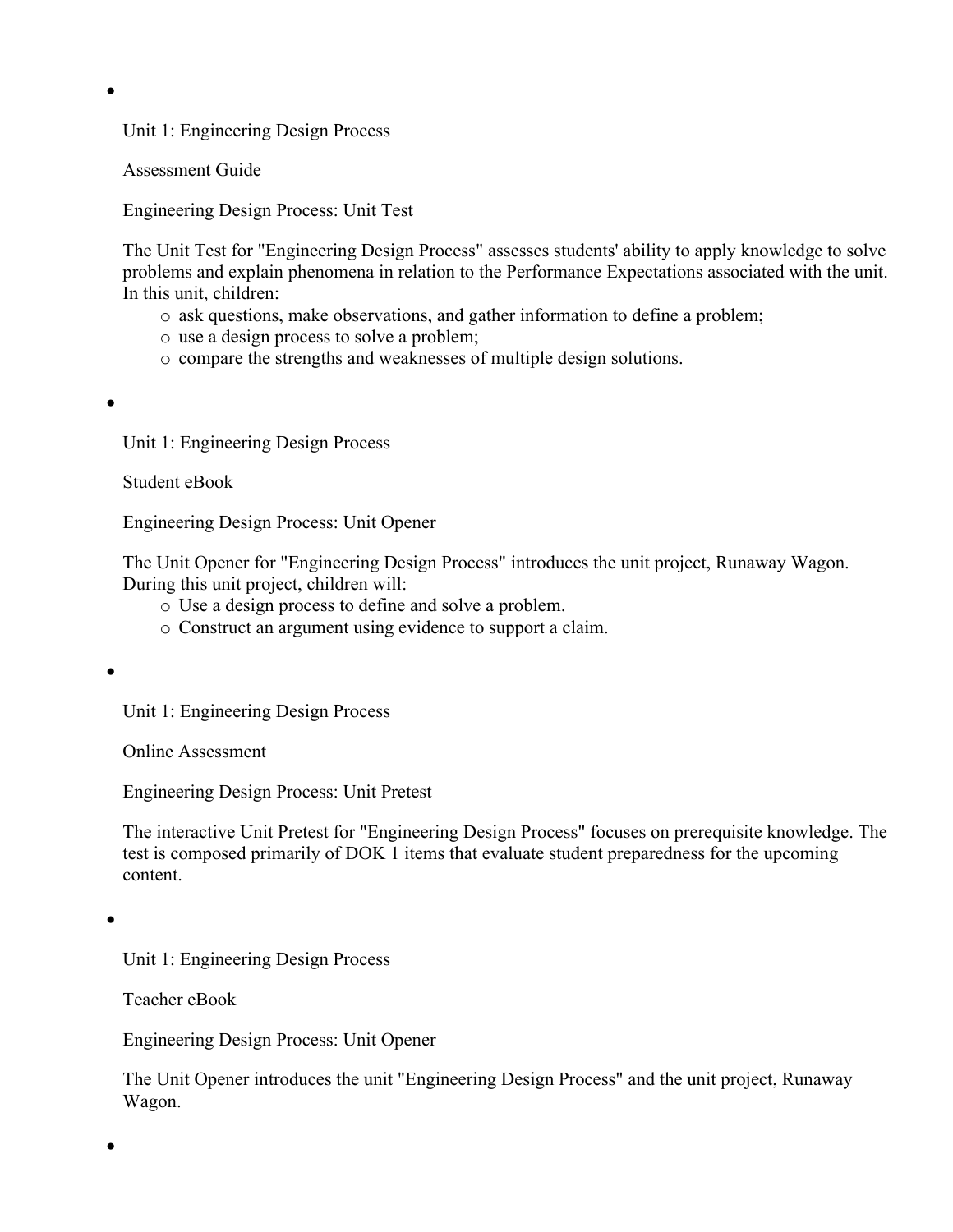Teacher Edition

Engineering Design Process: Unit Opener

The Unit Opener introduces the unit "Engineering Design Process" and the unit project, Runaway Wagon.

 $\bullet$ 

Unit 1: Engineering Design Process

Teacher Edition

Engineering Design Process: Integrating the NGSS\* Three Dimensions of Learning

This section details the Performance Expectations covered in the unit "Engineering Design Process."

 $\bullet$ 

Unit 1: Engineering Design Process

Teacher Edition

Engineering Design Process: Differentiate Instruction

This page provides differentiated support for this unit's Science & Engineering Leveled Readers, "How Do Engineers Solve Problems?" and "Ben's Engineering Project."

 $\bullet$ 

Unit 1: Engineering Design Process

Student Edition

Engineering Design Process: Unit At a Glance

Unit at a Glance for "Engineering Design Process" includes the unit table of contents, unit vocabulary words, and the vocabulary game, Guess the Word. In this unit, children will:

- o ask questions, make observations, and gather information to define a problem;
- o use a design process to solve a problem;
- o compare the strengths and weaknesses of multiple design solutions.

 $\bullet$ 

Unit 1: Engineering Design Process

Teacher Edition

Engineering Design Process: Unit Project: Runaway Wagon

During the unit project "Runaway Wagon," children will: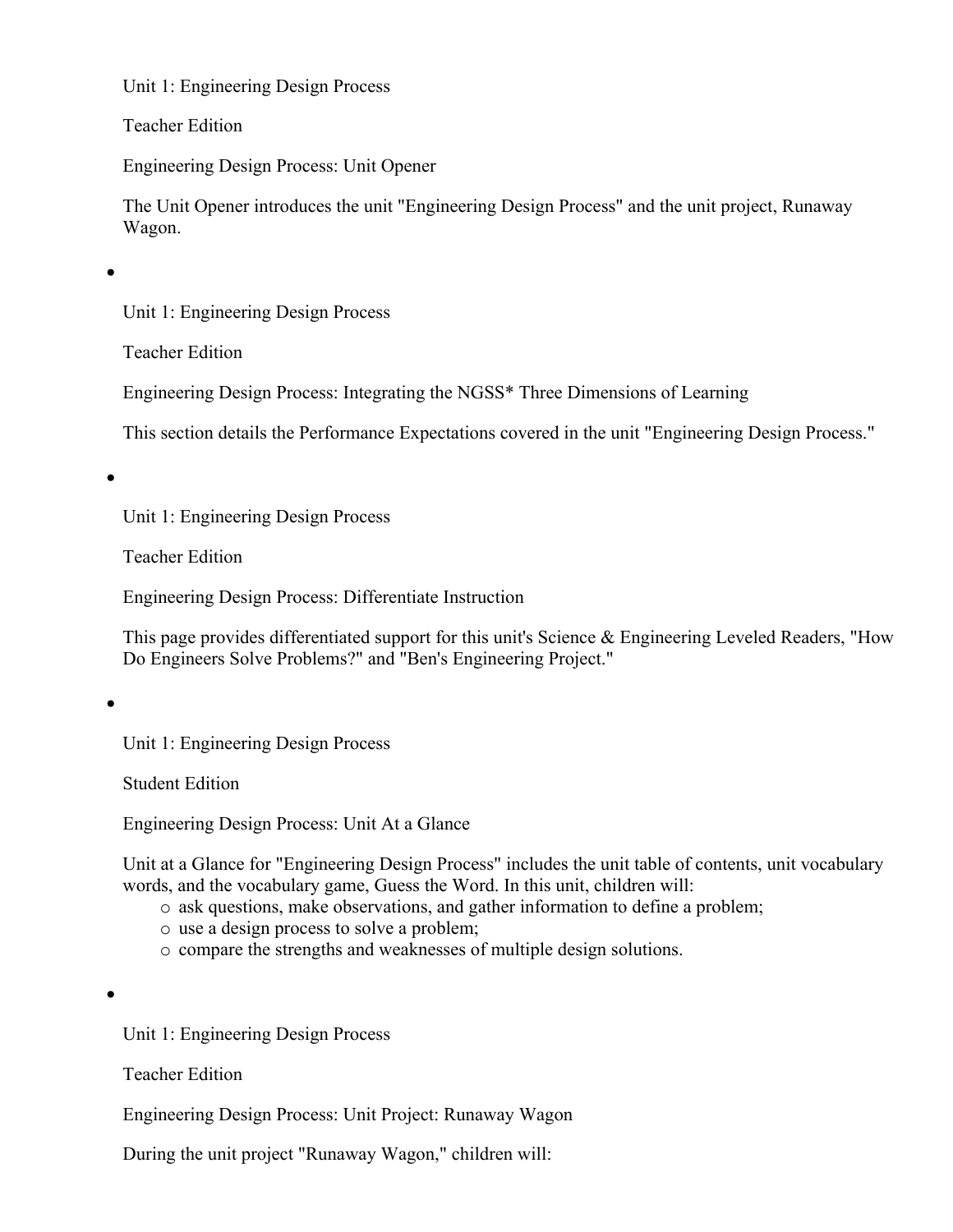- o Use a design process to define and solve a problem.
- o Construct an argument using evidence to support a claim.
- o Unit 1: Engineering Design Process

Assessment Guide

Engineering Design Process: Unit Pretest (Editable)

The Unit Pretest for "Engineering Design Process" focuses on prerequisite knowledge. The test is composed primarily of DOK 1 items that evaluate student preparedness for the upcoming content.

o

Unit 1: Engineering Design Process

Assessment Guide

Engineering Design Process: Unit Test (Editable)

The Unit Test for "Engineering Design Process" assesses students' ability to apply knowledge to solve problems and explain phenomena in relation to the Performance Expectations associated with the unit. In this unit, children:

- ask questions, make observations, and gather information to define a problem;
- use a design process to solve a problem;
- compare the strengths and weaknesses of multiple design solutions.

o

Unit 1: Engineering Design Process

Teacher eBook

Engineering Design Process: Unit Project: Runaway Wagon

During the unit project "Runaway Wagon," children will:

- Use a design process to define and solve a problem.
- Construct an argument using evidence to support a claim.

o

Unit 1: Engineering Design Process

Online Assessment

Engineering Design Process: Unit Test

The interactive Unit Test for "Engineering Design Process" assesses students' ability to apply knowledge to solve problems and explain phenomena in relation to the Performance Expectations associated with the unit. In this unit, children:

ask questions, make observations, and gather information to define a problem;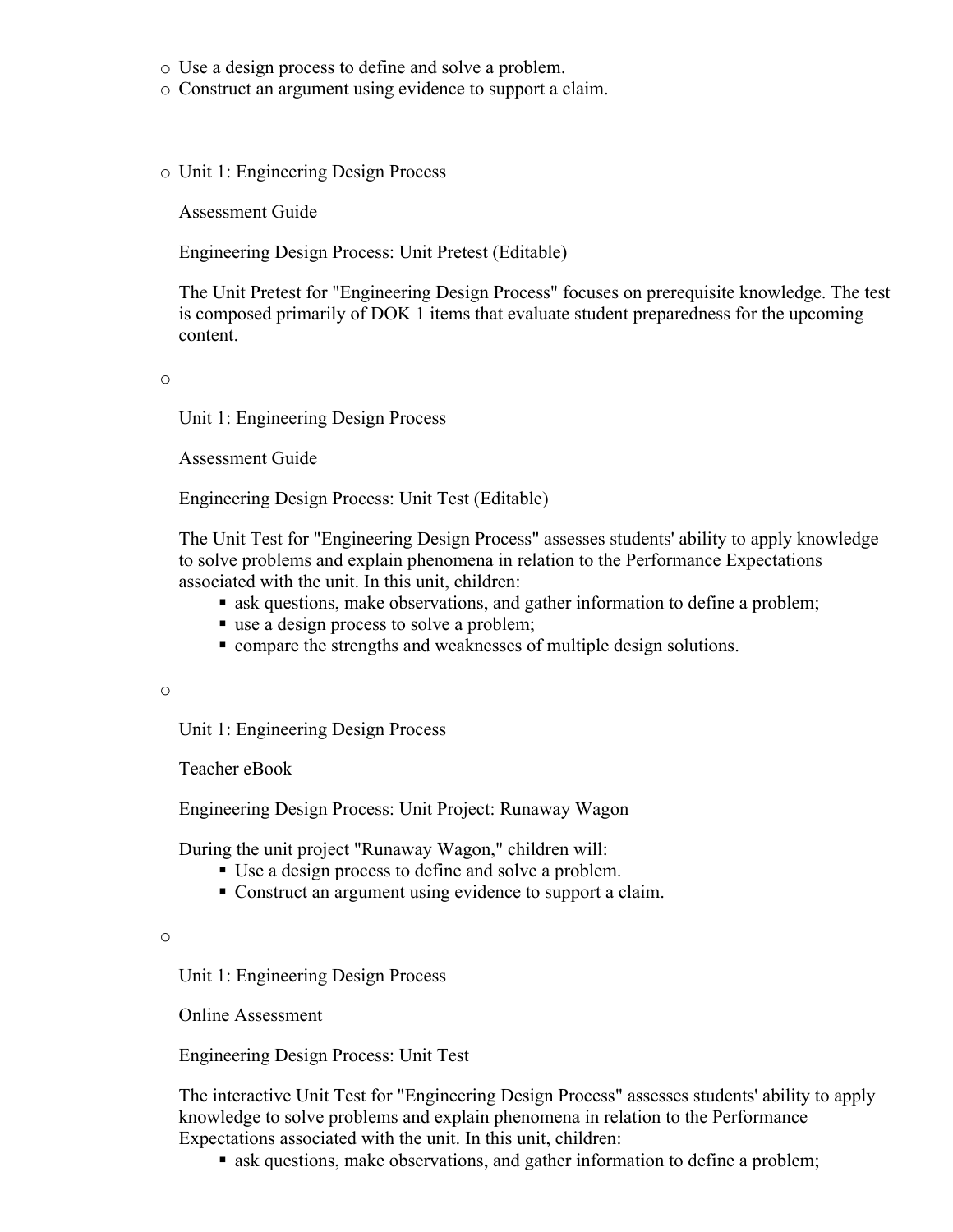- use a design process to solve a problem;
- compare the strengths and weaknesses of multiple design solutions.

o

Unit 1: Engineering Design Process

Unit Performance Task Worksheet

Engineering Design Process: Unit Performance Task: Engineer It - Build a Water Bottle Holder

This is the Unit Performance Task worksheet for "Engineer It - Build a Water Bottle Holder." During this task, children will define a problem to solve and develop possible solutions that take into account the structure and function of their water bottle holder.

o

Unit 1: Engineering Design Process

Student eBook

Engineering Design Process: Unit Review

The Unit Review assesses student understanding of key ideas and concepts from the unit "Engineering Design Process."

o

Unit 1: Engineering Design Process

You Solve It

Sort It Out (Teacher)

Teacher support materials are available for "Sort It Out." During this activity, students will design a strainer that can separate objects based on characteristics such as size and shape. They evaluate their designs, compare them with other designs, and redesign as necessary.

o

Unit 1: Engineering Design Process

Teacher eBook

Engineering Design Process: Unit Performance Task: Engineer It - Build a Water Bottle Holder

During the Performance Task "Engineer It - Build a Water Bottle Holder," children will define a problem to solve and develop possible solutions that take into account the structure and function of their water bottle holder.

o

Unit 1: Engineering Design Process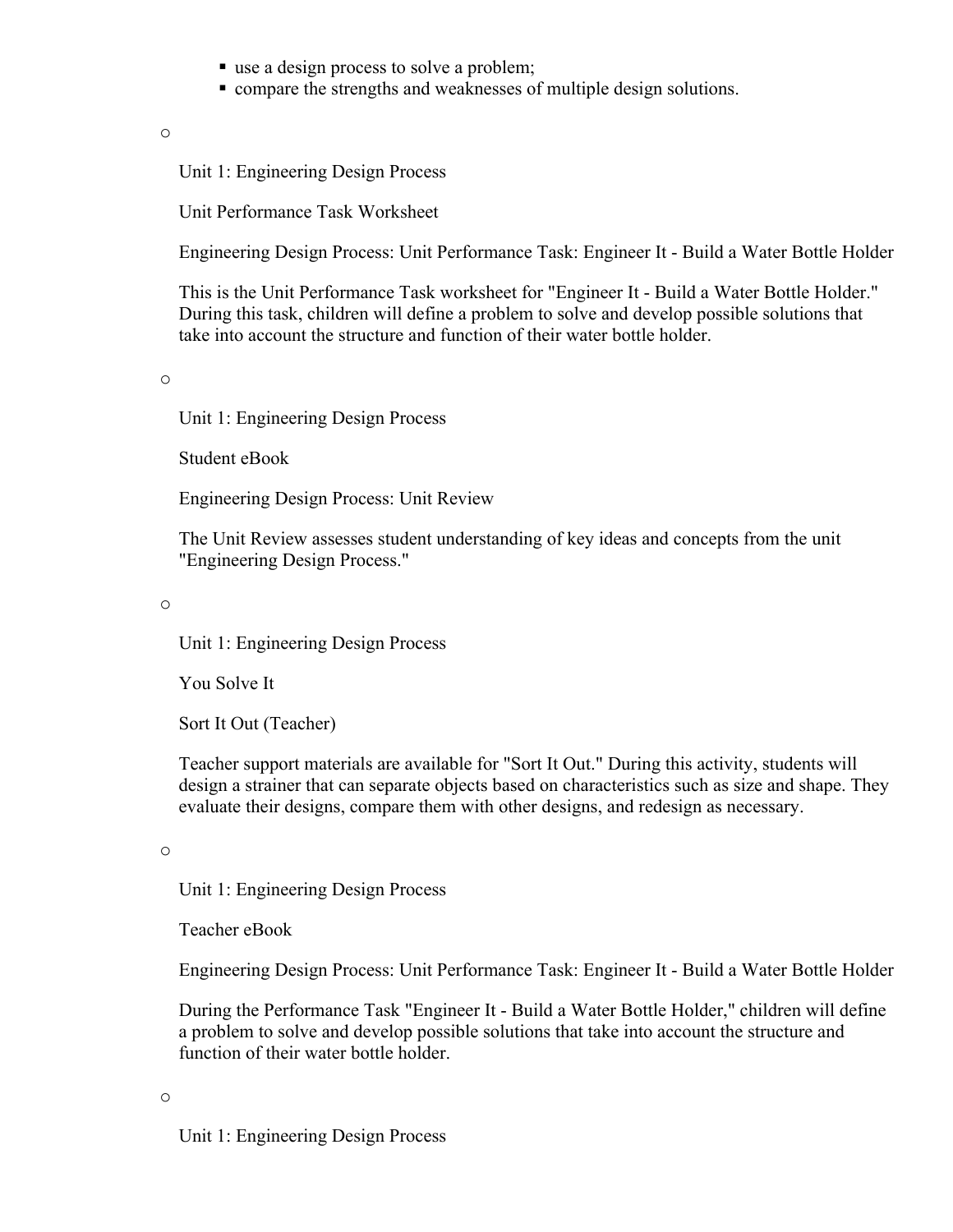#### You Solve It

Sort It Out

In Sort It Out, students design a strainer that can separate objects based on characteristics such as size and shape. They evaluate their designs, compare them with other designs, and redesign as necessary.

o

Unit 1: Engineering Design Process

Student Edition

Engineering Design Process: Unit Performance Task: Engineer It - Build a Water Bottle Holder

During the Performance Task "Engineer It - Build a Water Bottle Holder," children will define a problem to solve and develop possible solutions that take into account the structure and function of their water bottle holder.

o

Unit 1: Engineering Design Process

Leveled Readers - Green

Enrichment: Ben's Engineering Project

The leveled reader "Ben's Engineering Project" is designed for above-level readers and can be used to extend key concepts from the unit "Engineering Design Process."

o

Unit 1: Engineering Design Process

Teacher Edition

Engineering Design Process: Unit Performance Task: Engineer It - Build a Water Bottle Holder

During the Performance Task "Engineer It - Build a Water Bottle Holder," children will define a problem to solve and develop possible solutions that take into account the structure and function of their water bottle holder.

o

Unit 1: Engineering Design Process

Student eBook

Engineering Design Process: Unit Performance Task: Engineer It - Build a Water Bottle Holder

During the Performance Task "Engineer It - Build a Water Bottle Holder," children will define a problem to solve and develop possible solutions that take into account the structure and function of their water bottle holder.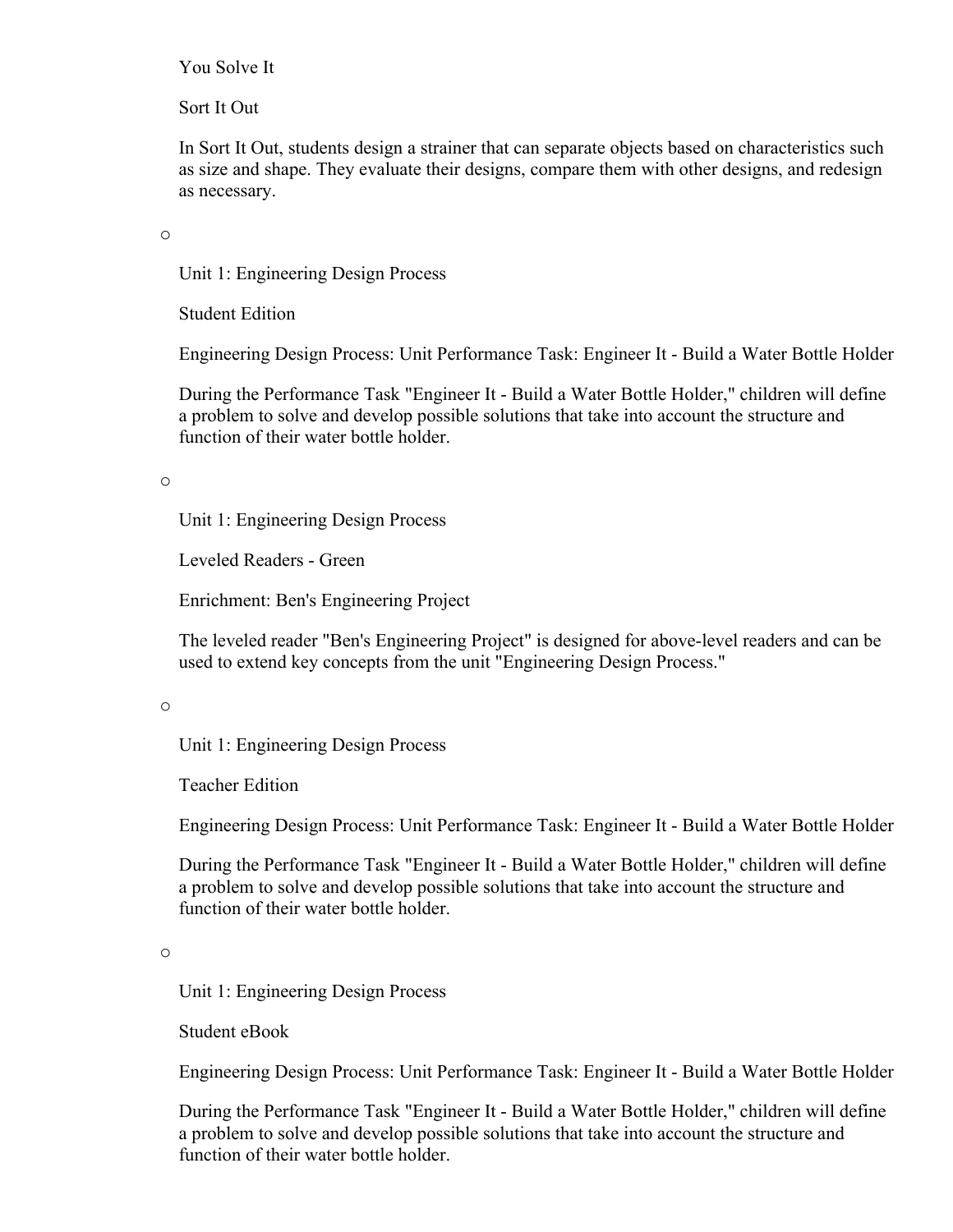o

Unit 1: Engineering Design Process

Teacher eBook

Engineering Design Process: Unit Review

The Unit Review assesses student understanding of key ideas and concepts from the unit "Engineering Design Process."

o

Unit 1: Engineering Design Process

Unit Project Worksheet

Engineering Design Process: Unit Project: Runaway Wagon (Editable)

This is the editable Unit Project worksheet for "Runaway Wagon." During this project, children will:

- Use a design process to define and solve a problem.
- Construct an argument using evidence to support a claim.
- Unit 1: Engineering Design Process

Leveled Readers Teacher's Guide

Topic 2: Technology and Our World

The Leveled Readers Teachers Guide provides teaching strategies and support (as well as reproducible English and Spanish worksheets) for the Unit 1 readers "How Do Engineers Solve Problems?" and "Ben's Engineering Project." On-Level and Extra-Support worksheets focus on vocabulary development, while Enrichment worksheets reinforce and enrich content.

.

 $\blacksquare$ 

Unit 1: Engineering Design Process

Unit Project Worksheet

Engineering Design Process: Unit Project: Runaway Wagon

This is the Unit Project worksheet for "Runaway Wagon." During this project, children will:

- Use a design process to define and solve a problem.
- Construct an argument using evidence to support a claim.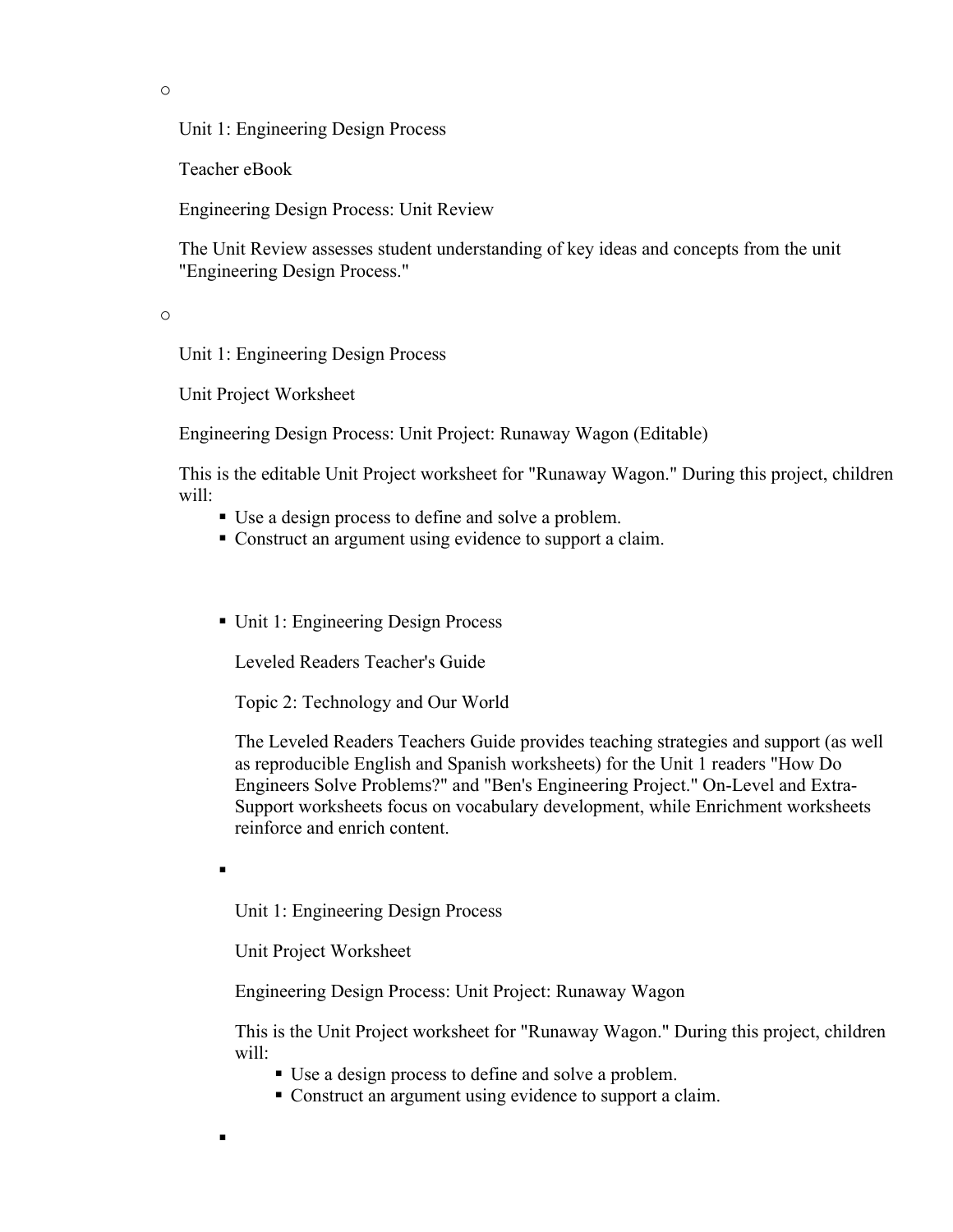Leveled Readers - Blue

On-Level: How Do Engineers Solve Problems?

The leveled reader "How Do Engineers Solve Problems?" is designed for on-level readers and can be used to enrich key concepts from the unit "Engineering Design Process."

.

.

Unit 1: Engineering Design Process

Student Edition

Engineering Design Process: Unit Review

The Unit Review assesses student understanding of key ideas and concepts from the unit "Engineering Design Process."

Unit 1: Engineering Design Process

Unit Performance Task Worksheet

Engineering Design Process: Unit Performance Task: Engineer It - Build a Water Bottle Holder (Editable)

This is the editable Unit Performance Task worksheet for "Engineer It - Build a Water Bottle Holder." During this task, children will define a problem to solve and develop possible solutions that take into account the structure and function of their water bottle holder.

Unit 1: Engineering Design Process

Leveled Readers - Red

Extra-Support: How Do Engineers Solve Problems?

The leveled reader "How Do Engineers Solve Problems?" is designed for below-level readers and can be used to reinforce key concepts from the unit "Engineering Design Process."

.

.

Unit 1: Engineering Design Process

Teacher Edition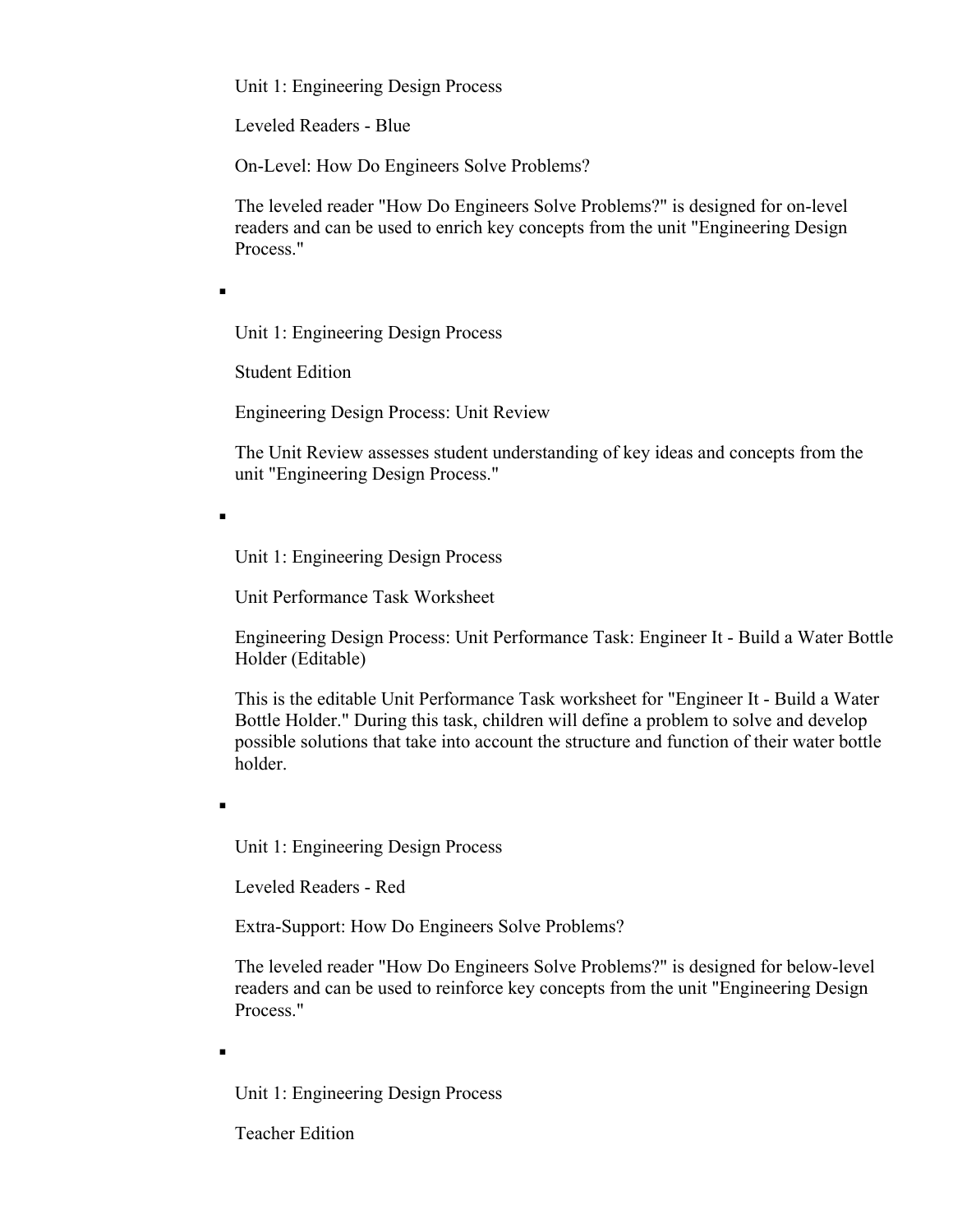Engineering Design Process: Unit Review

The Unit Review assesses student understanding of key ideas and concepts from the unit "Engineering Design Process."

# **Integration Career Exploration, Life Literacies and Key Skills**

Students will explore Engineering by learning how engineers solve problems.

| <b>CRP.K-12.CRP2</b> | Apply appropriate academic and technical skills.                                                                                                          |
|----------------------|-----------------------------------------------------------------------------------------------------------------------------------------------------------|
| CRP.K-12.CRP5        | Consider the environmental, social and economic impacts of decisions.                                                                                     |
| CRP.K-12.CRP4        | Communicate clearly and effectively and with reason.                                                                                                      |
| CAEP.9.2.4.A.3       | Investigate both traditional and nontraditional careers and relate information to personal<br>likes and dislikes.                                         |
| <b>CRP.K-12.CRP9</b> | Model integrity, ethical leadership and effective management.                                                                                             |
| TECH.9.4.2.CT.2      | Identify possible approaches and resources to execute a plan (e.g., 1.2.2.CR1b, 8.2.2.ED.3).                                                              |
| TECH.9.4.2.CT.1      | Gather information about an issue, such as climate change, and collaboratively brainstorm<br>ways to solve the problem (e.g., K-2-ETS1-1, 6.3.2.GeoGI.2). |
| TECH.9.4.2.Cl.1      | Demonstrate openness to new ideas and perspectives (e.g., 1.1.2.CR1a, 2.1.2.EH.1,<br>6.1.2. Civics CM. 2).                                                |
| CAEP.9.2.4.A.4       | Explain why knowledge and skills acquired in the elementary grades lay the foundation for<br>future academic and career success.                          |
| CRP.K-12.CRP8        | Utilize critical thinking to make sense of problems and persevere in solving them.                                                                        |
| TECH.9.4.2.CI.2      | Demonstrate originality and inventiveness in work (e.g., 1.3A.2CR1a).                                                                                     |
| CRP.K-12.CRP7        | Employ valid and reliable research strategies.                                                                                                            |
| WRK.9.2.2.CAP.1      | Make a list of different types of jobs and describe the skills associated with each job.                                                                  |
| TECH.9.4.2.CT.3      | Use a variety of types of thinking to solve problems (e.g., inductive, deductive).                                                                        |
| CAEP.9.2.4.A.1       | Identify reasons why people work, different types of work, and how work can help a<br>person achieve personal and professional goals.                     |
|                      | Different types of jobs require different knowledge and skills.                                                                                           |
| <b>CRP.K-12.CRP1</b> | Act as a responsible and contributing citizen and employee.                                                                                               |
| CRP.K-12.CRP6        | Demonstrate creativity and innovation.                                                                                                                    |
| CRP.K-12.CRP12       | Work productively in teams while using cultural global competence.                                                                                        |

## **Technology and Design Integration**

Students will interact with the SmartBoard, Ipads, chromebooks, and document camera.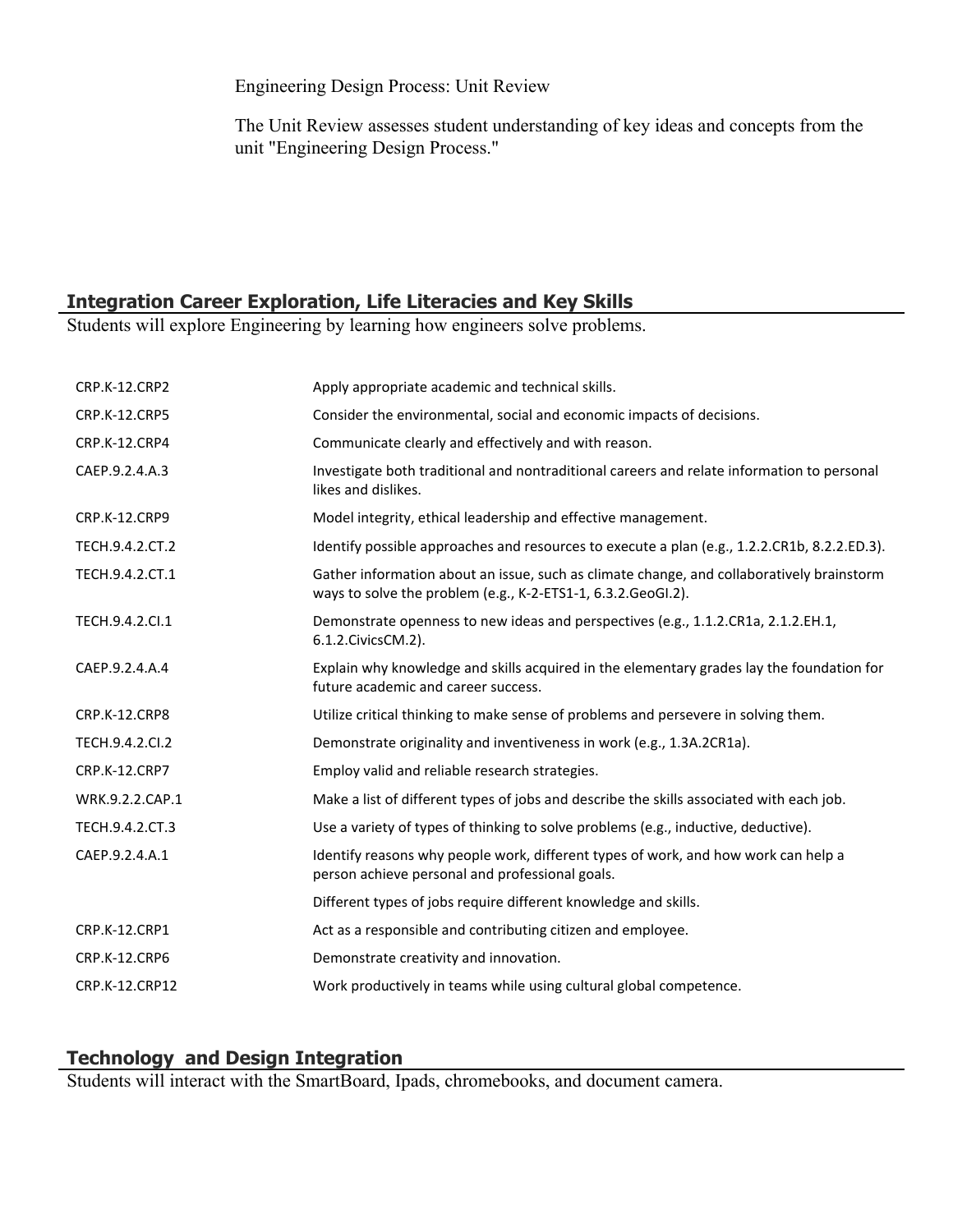| TECH.8.1.2          | Educational Technology: All students will use digital tools to access, manage, evaluate, and<br>synthesize information in order to solve problems individually and collaborate and to<br>create and communicate knowledge.                     |
|---------------------|------------------------------------------------------------------------------------------------------------------------------------------------------------------------------------------------------------------------------------------------|
| TECH.8.1.2.B        | Creativity and Innovation: Students demonstrate creative thinking, construct knowledge<br>and develop innovative products and process using technology.                                                                                        |
| TECH.8.1.2.C        | Communication and Collaboration: Students use digital media and environments to<br>communicate and work collaboratively, including at a distance, to support individual<br>learning and contribute to the learning of others.                  |
| <b>TECH.8.1.2.F</b> | Critical thinking, problem solving, and decision making: Students use critical thinking skills<br>to plan and conduct research, manage projects, solve problems, and make informed<br>decisions using appropriate digital tools and resources. |
| <b>TECH.8.2.2.D</b> | Abilities for a Technological World: The designed world is the product of a design process<br>that provides the means to convert resources into products and systems.                                                                          |
| TECH.8.2.2.D.1      | Collaborate and apply a design process to solve a simple problem from everyday<br>experiences.                                                                                                                                                 |
| TECH.8.1.2.A.CS1    | Understand and use technology systems.                                                                                                                                                                                                         |
| TECH.8.2.2.D.CS1    | Apply the design process.                                                                                                                                                                                                                      |

# **Interdisciplinary Connections**

| LA.RI.2.1  | Ask and answer such questions as who, what, where, when, why, and how to demonstrate<br>understanding of key details in a text.                                                         |
|------------|-----------------------------------------------------------------------------------------------------------------------------------------------------------------------------------------|
| LA.RI.2.2  | Identify the main topic of a multiparagraph text as well as the focus of specific paragraphs<br>within the text.                                                                        |
| LA.RI.2.3  | Describe the connection between a series of historical events, scientific ideas or concepts,<br>or steps in technical procedures in a text.                                             |
| LA.RI.2.4  | Determine the meaning of words and phrases in a text relevant to a grade 2 topic or<br>subject area.                                                                                    |
| LA.RI.2.5  | Know and use various text features (e.g., captions, bold print, subheadings, glossaries,<br>indexes, electronic menus, icons) to locate key facts or information in a text efficiently. |
| LA.RI.2    | Reading Informational Text                                                                                                                                                              |
| LA.RI.2.6  | Identify the main purpose of a text, including what the author wants to answer, explain, or<br>describe.                                                                                |
| LA.RI.2.7  | Explain how specific illustrations and images (e.g., a diagram showing how a machine<br>works) contribute to and clarify a text.                                                        |
| LA.RI.2.8  | Describe and identify the logical connections of how reasons support specific points the<br>author makes in a text.                                                                     |
| LA.RI.2.9  | Compare and contrast the most important points presented by two texts on the same<br>topic.                                                                                             |
| LA.RI.2.10 | Read and comprehend informational texts, including history/social studies, science, and<br>technical texts, at grade level text complexity proficiently with scaffolding as needed.     |

#### **Differentiation**

- Understand that gifted students, just like all students, come to school to learn and be challenged.
- Pre-assess your students. Find out their areas of strength as well as those areas you may need to address before students move on.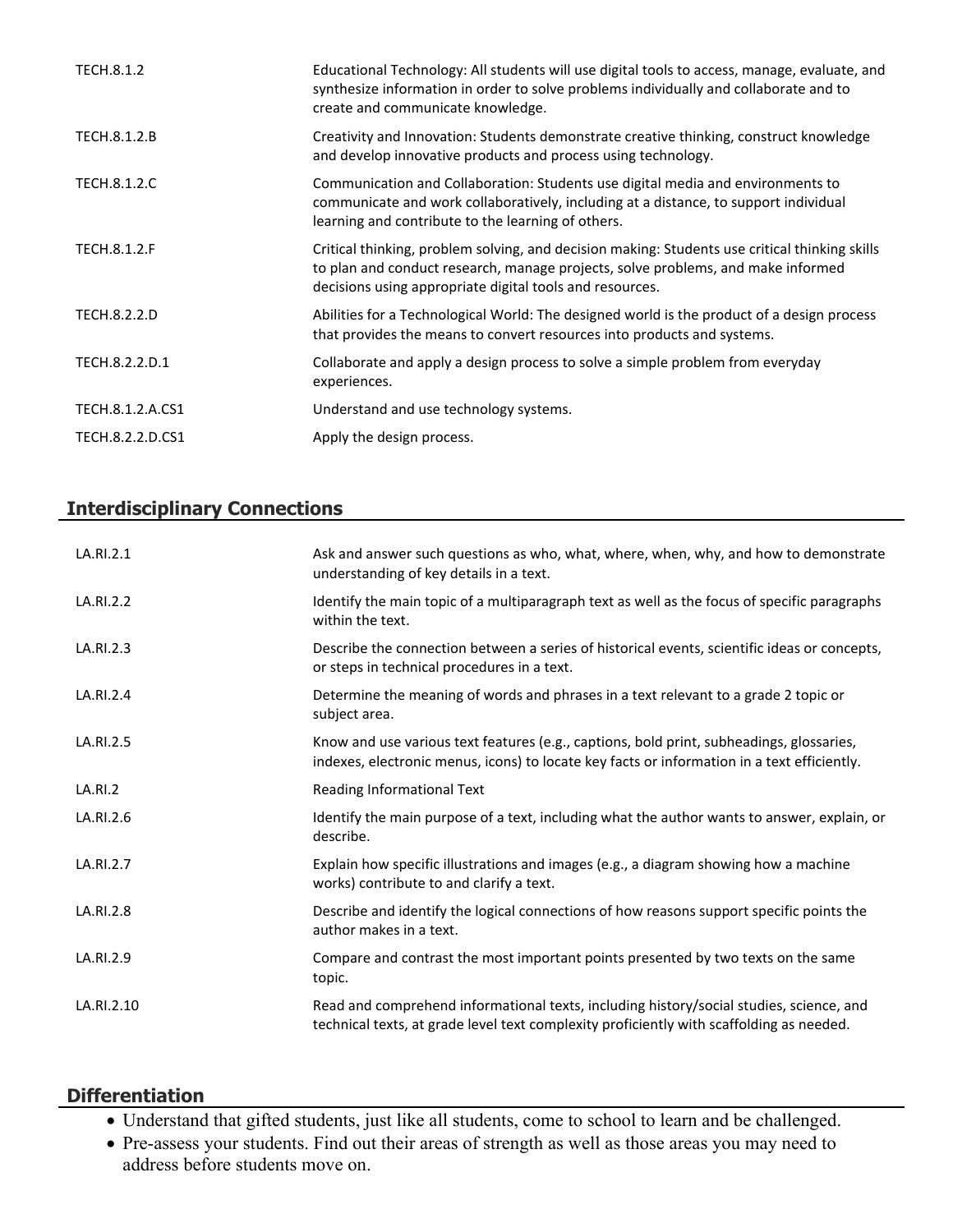- Consider grouping gifted students together for at least part of the school day.
- Plan for differentiation. Consider pre-assessments, extension activities, and compacting the curriculum.
- Use phrases like "You've shown you don't need more practice" or "You need more practice" instead of words like "qualify" or "eligible" when referring to extension work.
- Encourage high-ability students to take on challenges. Because they're often used to getting good grades, gifted students may be risk averse.
- **Definitions of Differentiation Components**:
	- $\circ$  Content the specific information that is to be taught in the lesson/unit/course of instruction.
	- o Process how the student will acquire the content information.
	- o Product how the student will demonstrate understanding of the content.
	- o Learning Environment the environment where learning is taking place including physical location and/or student grouping

#### **Differentiation occurring in this unit:**

See differentiation strategies suggested in the teacher's manual for struggling or advianced students.

#### **Modifications & Accommodations**

Refer to QSAC EXCEL SMALL SPED ACCOMMOCATIONS spreadsheet in this discipline.

#### **Modifications and Accommodations used in this unit:**

IEP and 504 plans will be utilized.

#### **Benchmark Assessments**

**Benchmark Assessments** are given periodically (e.g., at the end of every quarter or as frequently as once per month) throughout a school year to establish baseline achievement data and measure progress toward a standard or set of academic standards and goals.

#### **Schoolwide Benchmark assessments:**

Aimsweb benchmarks 3X a year

Linkit Benchmarks 3X a year

DRA

#### **Additional Benchmarks used in this unit:**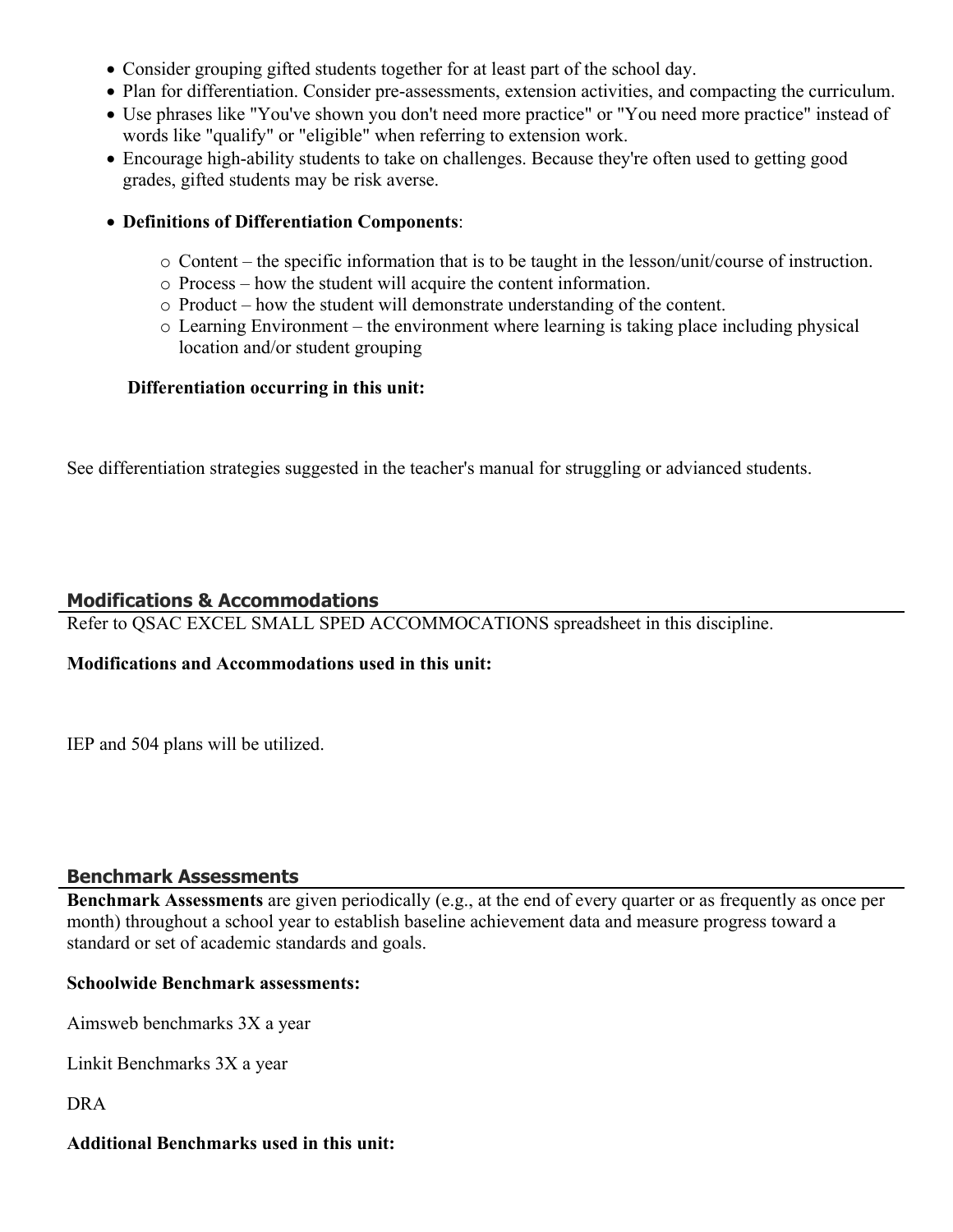DRA

AIMSweb

## **Formative Assessments**

Assessment allows both instructor and student to monitor progress towards achieving learning objectives, and can be approached in a variety of ways. **Formative assessment** refers to tools that identify misconceptions, struggles, and learning gaps along the way and assess how to close those gaps. It includes effective tools for helping to shape learning, and can even bolster students' abilities to take ownership of their learning when they understand that the goal is to improve learning, not apply final marks (Trumbull and Lash, 2013). It can include students assessing themselves, peers, or even the instructor, through writing, quizzes, conversation, and more. In short, formative assessment occurs throughout a class or course, and seeks to improve student achievement of learning objectives through approaches that can support specific student needs (Theal and Franklin, 2010, p. 151).

#### **Formative Assessments used in this unit:**

- Teacher observation
- Questioning
- Whiteboard Response
- Think-Pair Share
- Classroom discussion
- Workbook pages
- Writing/Performance rubrics included in lesson

Pretest

#### **Summative Assessments**

**summative assessments** evaluate student learning, knowledge, proficiency, or success at the conclusion of an instructional period, like a unit, course, or program. Summative assessments are almost always formally graded and often heavily weighted (though they do not need to be). Summative assessment can be used to great effect in conjunction and alignment with formative assessment, and instructors can consider a variety of ways to combine these approaches.

#### **Summative assessments for this unit:**